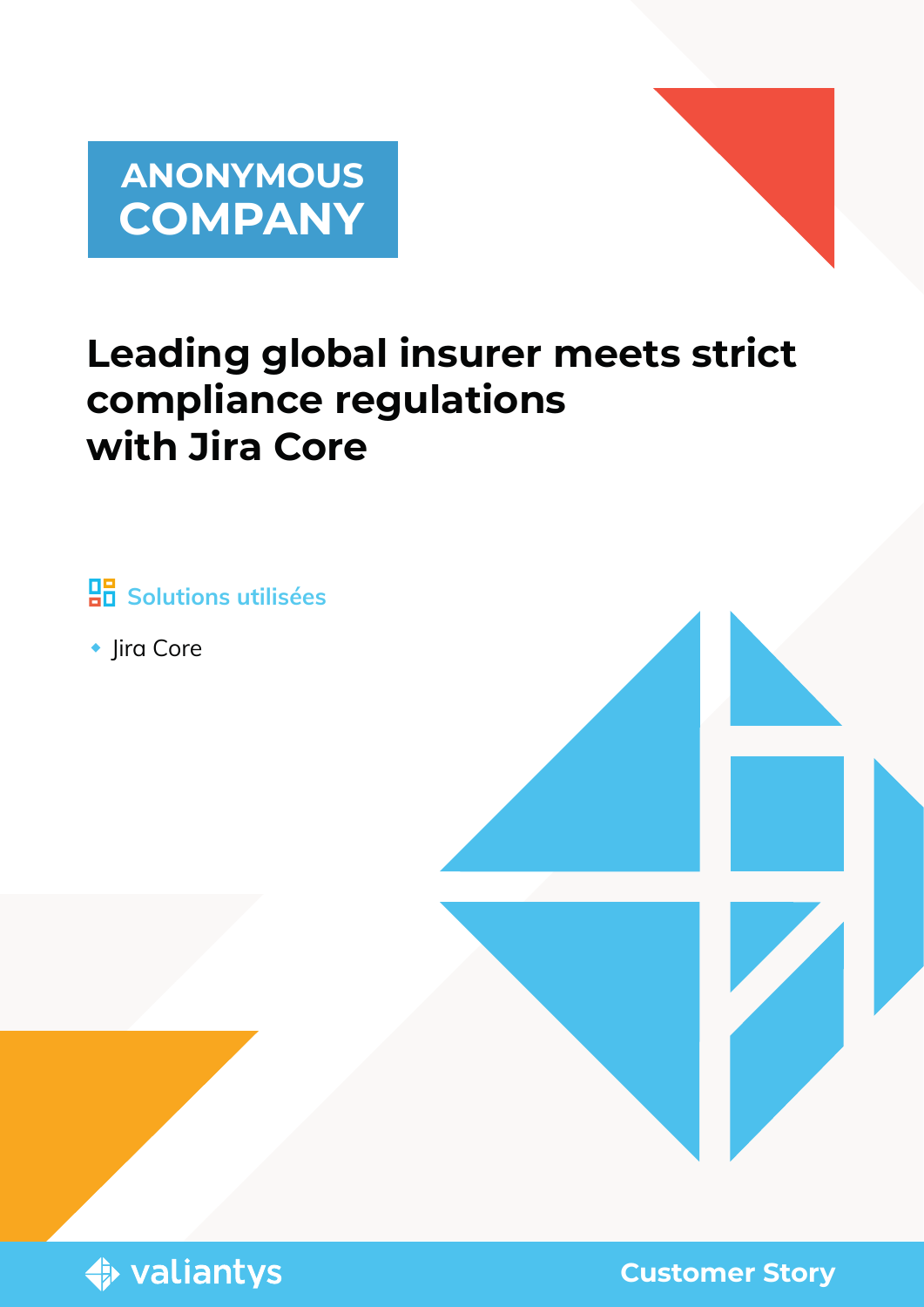## **A critical context**

The insurance industry operates in a highly regulated environment, and with regulatory demands continuously evolving as regulations are amended and adopted, keeping pace can be a real challenge.

Until recently in France, personal life insurance contracts, private pension plans and company pension plans were paid by the insurer only upon the beneficiary's request. However, from January 2016, new insurance regulations came into force changing the rules, and as a result insurers are now responsible for actively contacting potential beneficiaries.

Overall, several billion Euros were due to be paid to tens of thousands of customers. Potential risk to insurers, however, was huge, as the Prudential Control Authority (ACPR) carries out regular audits and requests regular reporting updates, promising heavy fines to those found in breach.

One of the problems faced when handling escheated (inactive) contracts is the reliability of client information: addresses have often changed, companies have closed down or people have passed away. These changes are often not communicated to insurance companies.

In order to fulfill its regulatory duties, our client, one of the world's largest insurance firms, selected Jira to help teams work through a large-scale backlog of escheated contracts.

#### $66$

The multiplicity of stakeholders has made the use of a task tracking tool a necessity.

**Bertrand Manscourt** | Enterprise Account Manager, Valiantys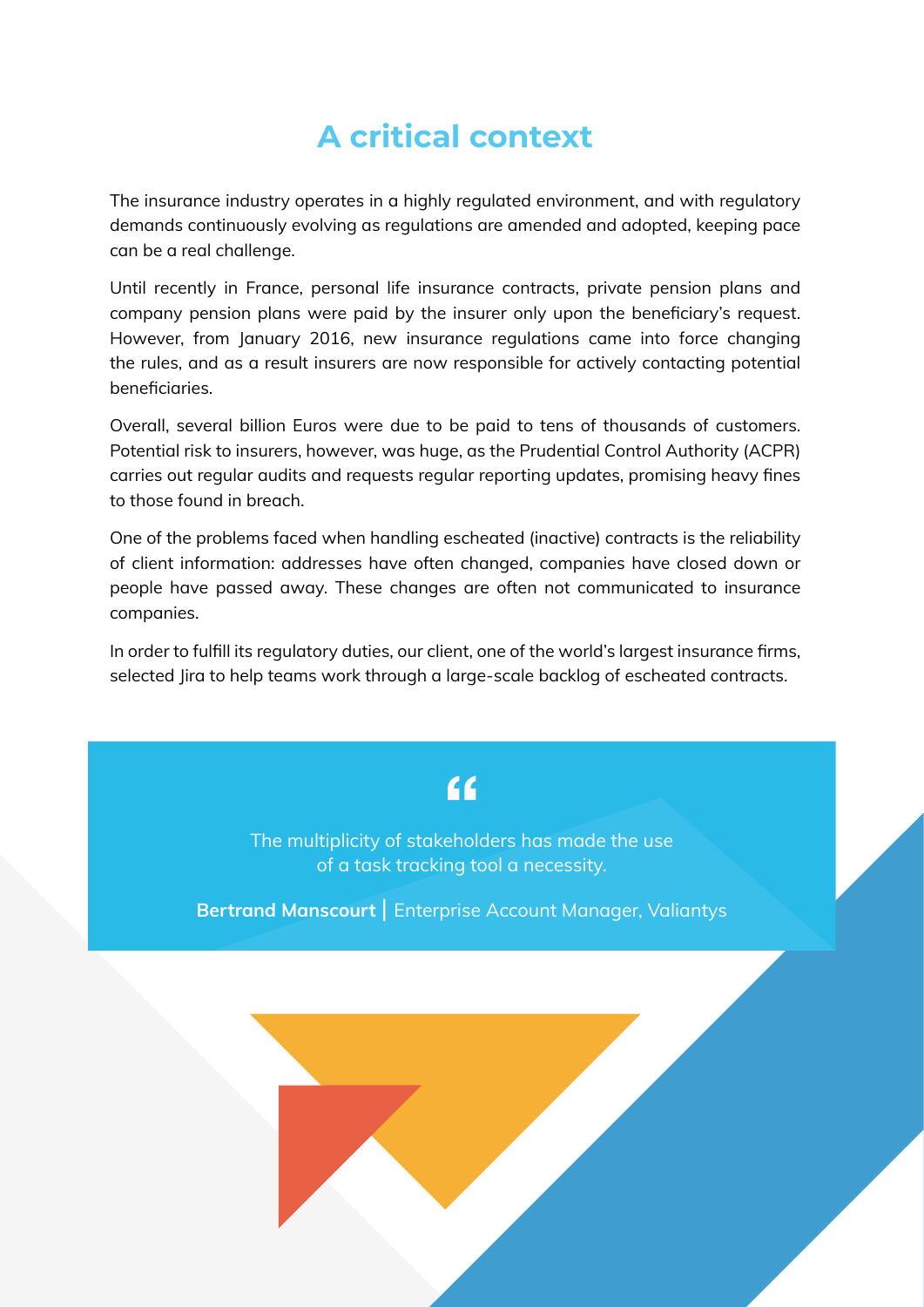

### **Going for Jira: simple collaboration and deployment**

The client had chosen to externalize its search for physical people (beneficiaries of contracts) by contracting with investigators and genealogists. It needed a simple tool for its collaborators and their external counterparts to interact and share data.

*"The multiplicity of stakeholders has made the use of a task tracking tool a necessity."* says Bertrand Manscourt, Enterprise Account Manager at Valiantys.

The reasons for this choice were:

The company had started working on the project since an initial announcement in 2014, but the solution built internally proved unreliable. Jira was thus chosen to replace the existing system.

The team was drawn to Jira for the following reasons:

- The possibility to test the solution for three months (thanks to Atlassian's licensing model)
- The cost of the solution
- Ease of deployment and implementation ossibilité de tester le dispositif pendant trois mois (grâce aux systèmes de licences proposé par Atlassian )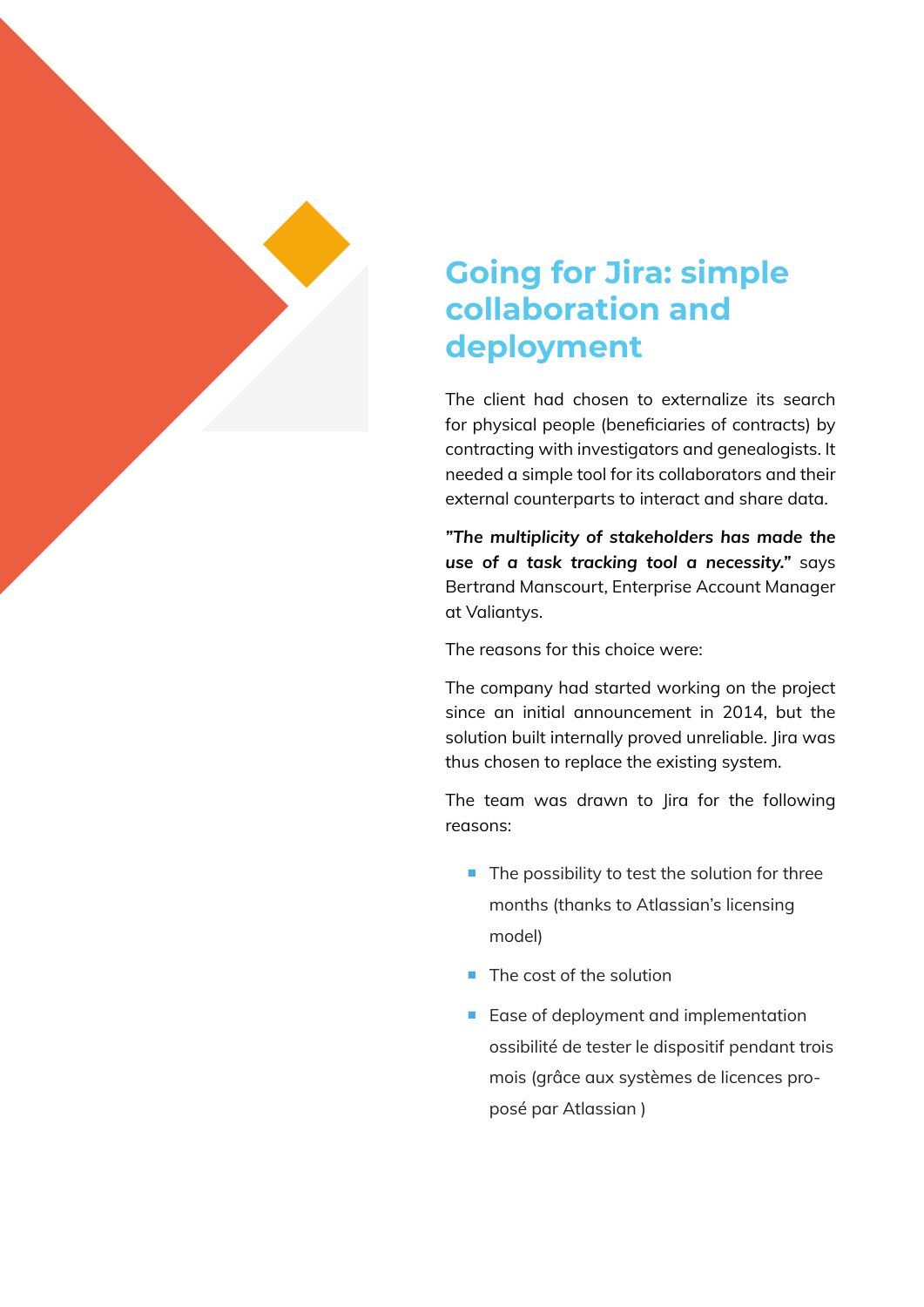# **A fully operational system withing six months**

After choosing Jira, the company looked for an integrator to help them set it up.

Valiantys proposed a solution built on **Jira Core, Jira Service Desk, nFeed, Jira Misc Workflow extensions, Exocet** and other add-ons developed by its teams.

Relevant information like address changes and record of death are loaded inside the tool by various stakeholders in order to create accurate client records and organize contract tracking in a secured manner.

The solution can, if needed, interface with other tools of the IS such as the CRM and webforms. In less than six months, the solution was fully operational.

#### $\overline{6}$

Ensuring compliance was achieved within the deadlines, which allowed this company, unlike other companies from the same industry, not to pay a fine.